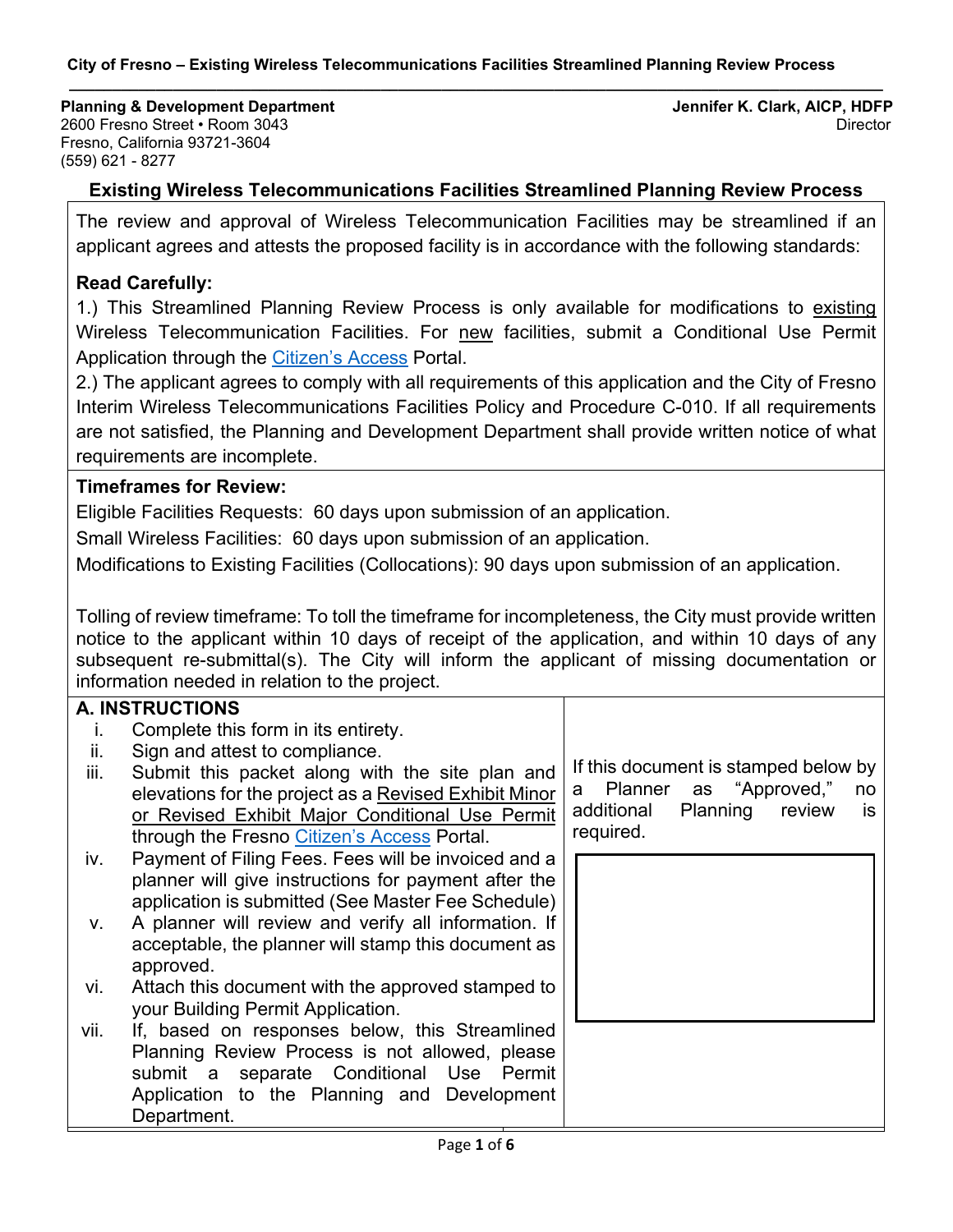#### **City of Fresno – Existing Wireless Telecommunications Facilities Streamlined Planning Review Process**

| <b>B. SITE INFORMATION</b>                                                            | <b>C. APPLICANT INFORMATION</b>                                                                                  |  |
|---------------------------------------------------------------------------------------|------------------------------------------------------------------------------------------------------------------|--|
|                                                                                       |                                                                                                                  |  |
|                                                                                       |                                                                                                                  |  |
| Owner Information:                                                                    | Representing:                                                                                                    |  |
|                                                                                       | and the control of the control of the control of the control of the control of the control of the control of the |  |
|                                                                                       |                                                                                                                  |  |
|                                                                                       |                                                                                                                  |  |
|                                                                                       |                                                                                                                  |  |
| D. PRIOR ENTITLEMENTS - Please list all prior CUP entitlements for this project site. |                                                                                                                  |  |
|                                                                                       |                                                                                                                  |  |
|                                                                                       |                                                                                                                  |  |
| <b>E. WIRELESS COMMUNICATIONS FACILITIES DESIGN</b>                                   |                                                                                                                  |  |
| <b>TOWER DESIGN</b>                                                                   |                                                                                                                  |  |
| <b>Mono-Pine (70-, 80-, 90-feet tall)</b>                                             | Mono-Eucalyptus (70-, 80-, 90-feet tall)                                                                         |  |
|                                                                                       |                                                                                                                  |  |
|                                                                                       |                                                                                                                  |  |
| <b>Please Circle Whether: Existing / Conversion</b>                                   | <b>Please Circle Whether: Existing / Conversion</b>                                                              |  |
| Mono-Palm (70-, 80-, 90-feet tall)                                                    | Other Mono-Tree (70-, 80-, 90-feet tall)                                                                         |  |
|                                                                                       |                                                                                                                  |  |
|                                                                                       |                                                                                                                  |  |
| <b>Please Circle Whether: Existing / Conversion</b>                                   | <b>Please Circle Whether: Existing / Conversion</b>                                                              |  |
|                                                                                       |                                                                                                                  |  |

## **Existing Mono-Pole**

**Note:** Existing mono-poles, as permitted by their initial conditional use permit, shall maintain their existing height and radome size (if applicable). Mono-poles shall not have a height increase or radome expansion. Mono-poles may be replaced with a larger mono-tree through this application.

**Please Specify Existing Mono-Pole Height / Radome Size: \_\_\_\_\_\_\_\_\_\_\_\_\_\_\_\_\_\_\_\_\_\_\_\_\_**

**Other Existing Designs (Roof / Wall-Mounted, Self-Support, Lattice Tower, etc.)**

**Please Specify Type and Height of Existing:**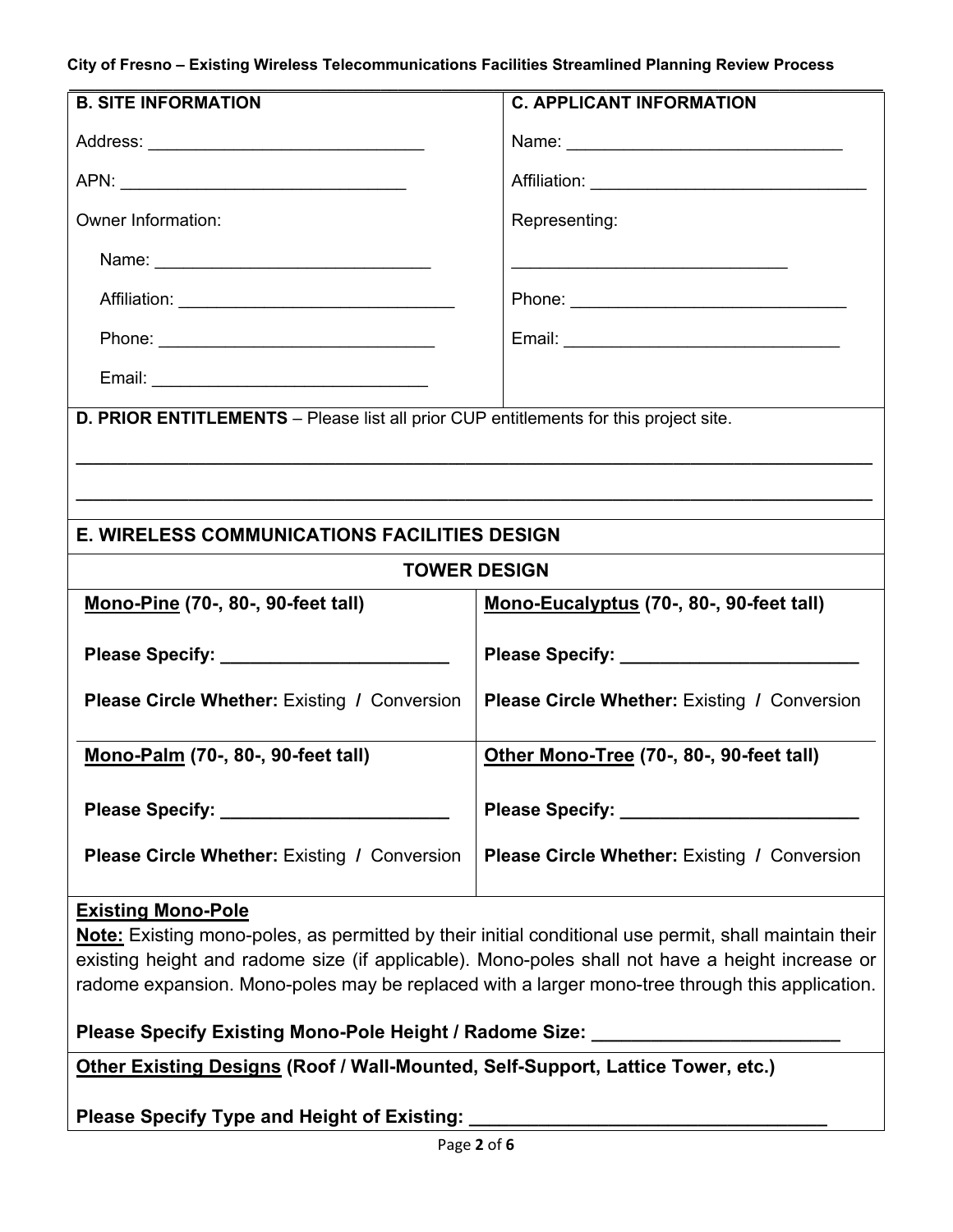**\_\_\_\_\_\_\_\_\_\_\_\_\_\_\_\_\_\_\_\_\_\_\_\_\_\_\_\_\_\_\_\_\_\_\_\_\_\_\_\_\_\_\_\_\_\_\_\_\_\_\_\_\_\_\_\_\_\_\_\_\_\_\_\_\_\_\_\_\_\_\_\_\_\_\_\_\_\_\_\_\_\_\_\_\_\_\_\_\_\_\_\_\_\_**

| <b>FENCE OR WALL DESIGN</b>                                                                                                                                                                                                                                                                                             |                                                                                                    |  |
|-------------------------------------------------------------------------------------------------------------------------------------------------------------------------------------------------------------------------------------------------------------------------------------------------------------------------|----------------------------------------------------------------------------------------------------|--|
| Per the City of Fresno Interim Wireless Telecommunications Facilities Policy and Procedure:<br>a. All ground mechanical and electrical equipment shall be screened from public view<br>b. Fences may not exceed 7-feet in height.                                                                                       |                                                                                                    |  |
| <b>Concrete Masonry Unit (CMU) Wall</b>                                                                                                                                                                                                                                                                                 | <b>Horizontal Wood Fence (or quality replica)</b>                                                  |  |
| <b>Please Circle Whether: Existing / Conversion</b>                                                                                                                                                                                                                                                                     | Please Specify: ___________________________<br><b>Please Circle Whether: Existing / Conversion</b> |  |
| <b>Aluminum Siding</b>                                                                                                                                                                                                                                                                                                  | <b>Brick or Stone Wall (or quality replica)</b>                                                    |  |
| Please Specify: ________________________                                                                                                                                                                                                                                                                                |                                                                                                    |  |
| Please Circle Whether: Existing / Conversion                                                                                                                                                                                                                                                                            | <b>Please Circle Whether: Existing / Conversion</b>                                                |  |
| <b>TREX Fence</b>                                                                                                                                                                                                                                                                                                       | <b>Tubular Steel (With Additional Screening)</b>                                                   |  |
| Please Specify: ________________________                                                                                                                                                                                                                                                                                |                                                                                                    |  |
| <b>Please Circle Whether: Existing / Conversion</b>                                                                                                                                                                                                                                                                     | <b>Please Circle Whether: Existing / Conversion</b>                                                |  |
| <b>Wrought Iron (With Additional Screening)</b>                                                                                                                                                                                                                                                                         | <b>Faux-Ivy or Faux-Shrubs (Over Any Base</b>                                                      |  |
|                                                                                                                                                                                                                                                                                                                         | Fence)                                                                                             |  |
| <b>Please Circle Whether: Existing / Conversion</b>                                                                                                                                                                                                                                                                     | Please Circle Whether: Existing / Conversion                                                       |  |
| <b>Chain Link Fence (With Additional Screening)</b><br>Note: If chain link fence does not have screening (privacy slats, privacy mesh, faux-ivy, or faux-<br>shrubs), such screening shall be added.                                                                                                                    |                                                                                                    |  |
|                                                                                                                                                                                                                                                                                                                         |                                                                                                    |  |
| <b>F. COMPLIANCE</b><br>Instructions - Read Carefully: In order to utilize this streamlined process, the following items are<br>required to be <i>initialed</i> attesting to compliance with these requirements. The applicant may not<br>use an "X," checkmark, or any other symbol or character in place of initials. |                                                                                                    |  |
| 1. Overall Site Plan: Plans shall include (at a minimum) the items below.                                                                                                                                                                                                                                               |                                                                                                    |  |
| Outline of the entire parcel with an area indicating the scope of work                                                                                                                                                                                                                                                  |                                                                                                    |  |
| Property line dimensions and easements.                                                                                                                                                                                                                                                                                 |                                                                                                    |  |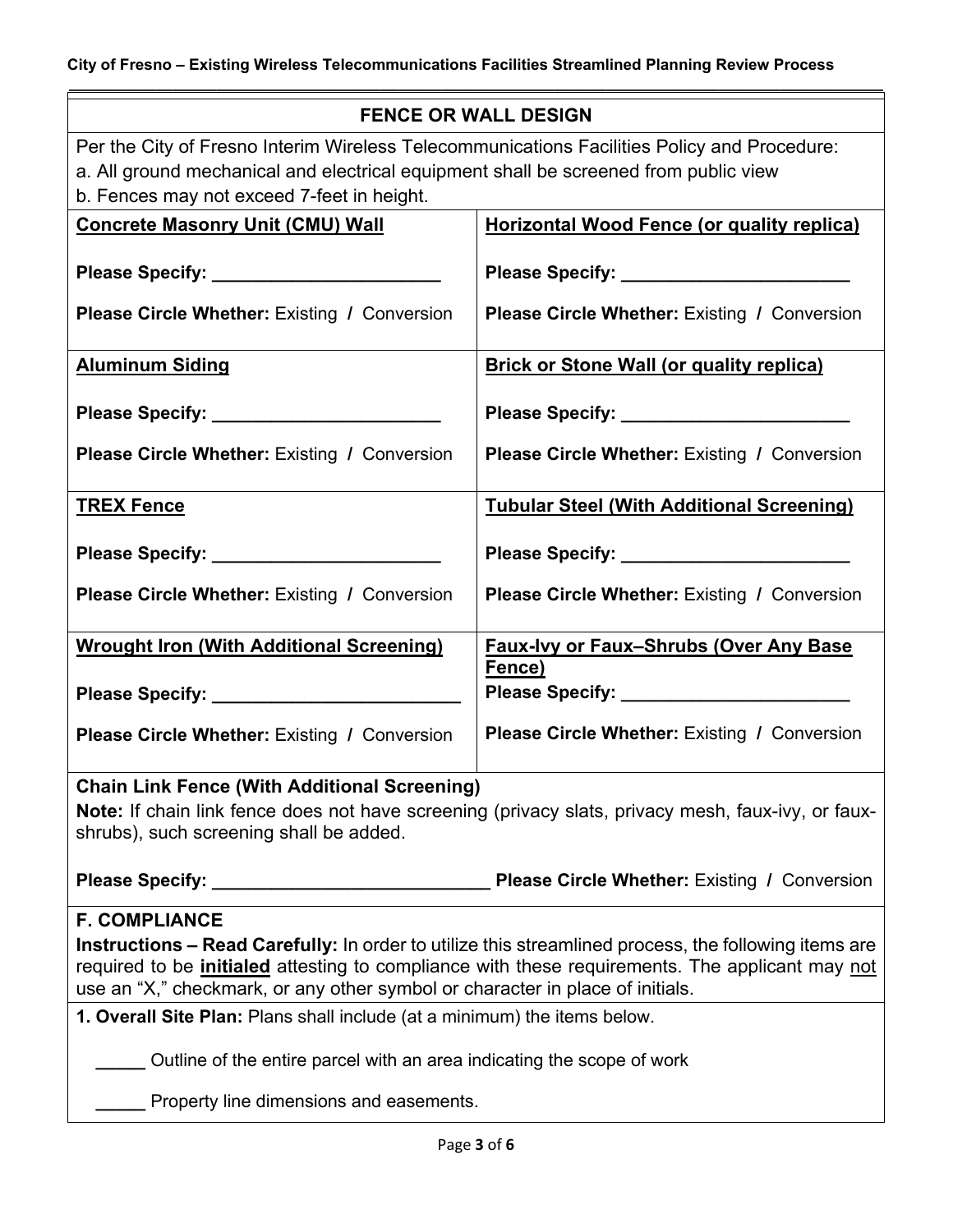## **City of Fresno – Existing Wireless Telecommunications Facilities Streamlined Planning Review Process**

| Vicinity map with North Arrow.                                                                                                                                                                                                                                                                                                                                                                                                                             |
|------------------------------------------------------------------------------------------------------------------------------------------------------------------------------------------------------------------------------------------------------------------------------------------------------------------------------------------------------------------------------------------------------------------------------------------------------------|
| Correct project address with the "C/T" designation, APN, and zone district.<br>(Please confirm the information is correct by contacting the Planning and Development<br>Department at (559) 621 - 8277 or at Planning@fresno.gov.)                                                                                                                                                                                                                         |
| 2. Detailed Site Plan: Plans shall include (at a minimum) the items below.                                                                                                                                                                                                                                                                                                                                                                                 |
| North Arrow correctly depicted.                                                                                                                                                                                                                                                                                                                                                                                                                            |
| Easements, both existing and proposed.                                                                                                                                                                                                                                                                                                                                                                                                                     |
| Fully dimensioned ground lease area and wireless communications tower.                                                                                                                                                                                                                                                                                                                                                                                     |
| Dimensioned antenna sectors.                                                                                                                                                                                                                                                                                                                                                                                                                               |
| Dimensioned diameter(s) of the monopole, mono-tree, or applicable tower design.                                                                                                                                                                                                                                                                                                                                                                            |
| For <b>ALL</b> applications:<br>Add This Note: "In the event of site abandonment, the City shall follow the procedures of<br>FMC Section 15-5016 - Revocation of Permits."                                                                                                                                                                                                                                                                                 |
| For <b>Existing Mono-Pole</b> applications:<br>Add This Note: "All proposed tower equipment, including cables and support structures,<br>shall be painted galvanized gray to match the monopole."<br>(If not applicable, write "N/A" instead of initialing.)                                                                                                                                                                                               |
| For Other Existing Design applications:<br><b>Add This Note:</b> "The proposed equipment shall be painted to match its placement on the<br>existing roof / wall, water tower, lattice tower, etc.)."<br>(If not applicable, write "N/A" instead of initialing.)                                                                                                                                                                                            |
| For <b>Mono-Tree</b> applications, add the following notes:<br>(If not applicable, write "N/A" instead of initialing.)                                                                                                                                                                                                                                                                                                                                     |
| Add This Note: "All mono-tree designs shall incorporate appropriate three-dimensional<br>bark cladding, and shall provide for screening foliage to extend beyond all antennas by no<br>less than 24 inches. The design, number and placement of any branch-like structures<br>affixed to the slim line monopole shall ensure the adequate camouflaging of the antennas,<br>related electrical cables and equipment, and the antenna and equipment mounts." |
| Add This Note: "Socks matching the color and texture of the foliage are required for all<br>antenna and other equipment mounted on the mono-tree."                                                                                                                                                                                                                                                                                                         |
| Add This Note: Due to environmental factors such as wind, rain and sun, the<br>owner/applicant shall maintain all mono-trees to ensure that the faux foliage is lush,<br>continues to resemble a tree, and fully screens all antennas and other equipment."                                                                                                                                                                                                |
|                                                                                                                                                                                                                                                                                                                                                                                                                                                            |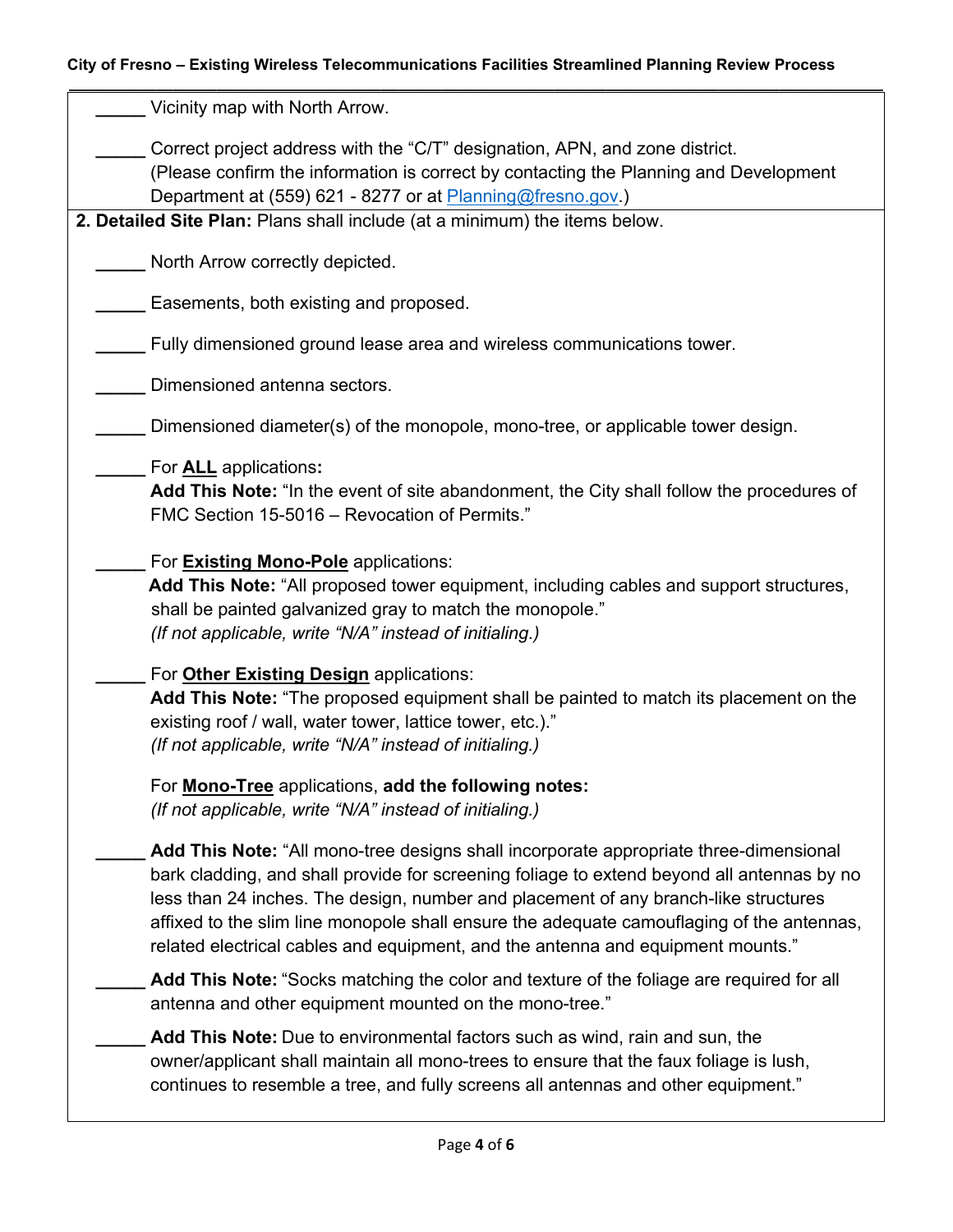| Add This Note: "The owner/applicant shall maintain the fence / wall and ensure the fence /                                                                                                                                                                                                                                                                                                                                                                                                                                                                                                                                                                                                                                                    |  |
|-----------------------------------------------------------------------------------------------------------------------------------------------------------------------------------------------------------------------------------------------------------------------------------------------------------------------------------------------------------------------------------------------------------------------------------------------------------------------------------------------------------------------------------------------------------------------------------------------------------------------------------------------------------------------------------------------------------------------------------------------|--|
| wall is kept free of graffiti and vandalism, and any visible structural damage."                                                                                                                                                                                                                                                                                                                                                                                                                                                                                                                                                                                                                                                              |  |
| 3. Wireless Communications Facility Placement:                                                                                                                                                                                                                                                                                                                                                                                                                                                                                                                                                                                                                                                                                                |  |
| The ground lease area nor any related equipment will be placed in any easements or Public<br>Right of Way.                                                                                                                                                                                                                                                                                                                                                                                                                                                                                                                                                                                                                                    |  |
| The ground lease area nor any related equipment will be placed in any gutter in a manner<br>that would block site drainage.                                                                                                                                                                                                                                                                                                                                                                                                                                                                                                                                                                                                                   |  |
| 4. Code and Policy Compliance:                                                                                                                                                                                                                                                                                                                                                                                                                                                                                                                                                                                                                                                                                                                |  |
| Development shall comply with the applicable policies within the City of Fresno Wireless<br>Telecommunications Facilities Policy and Procedure C-010.                                                                                                                                                                                                                                                                                                                                                                                                                                                                                                                                                                                         |  |
| Wireless Facilities shall comply with Fresno Municipal Code Section 15-2759<br>(Telecommunications and Wireless Facilities) which states:<br>Said policy shall establish standards and procedures to regulate the development, siting,<br>installation, and operation of wireless telecommunications antennas and related facilities<br>consistent with the applicable requirements of federal law. The regulations are intended<br>to provide for the appropriate development of wireless telecommunication facilities within<br>the city to meet the needs of residents, business-owners, and visitors while protecting<br>public health and safety and preventing visual blight and degradation of the community's<br>aesthetic character. |  |
| 5. Read and Sign Attestation On The Last Page                                                                                                                                                                                                                                                                                                                                                                                                                                                                                                                                                                                                                                                                                                 |  |